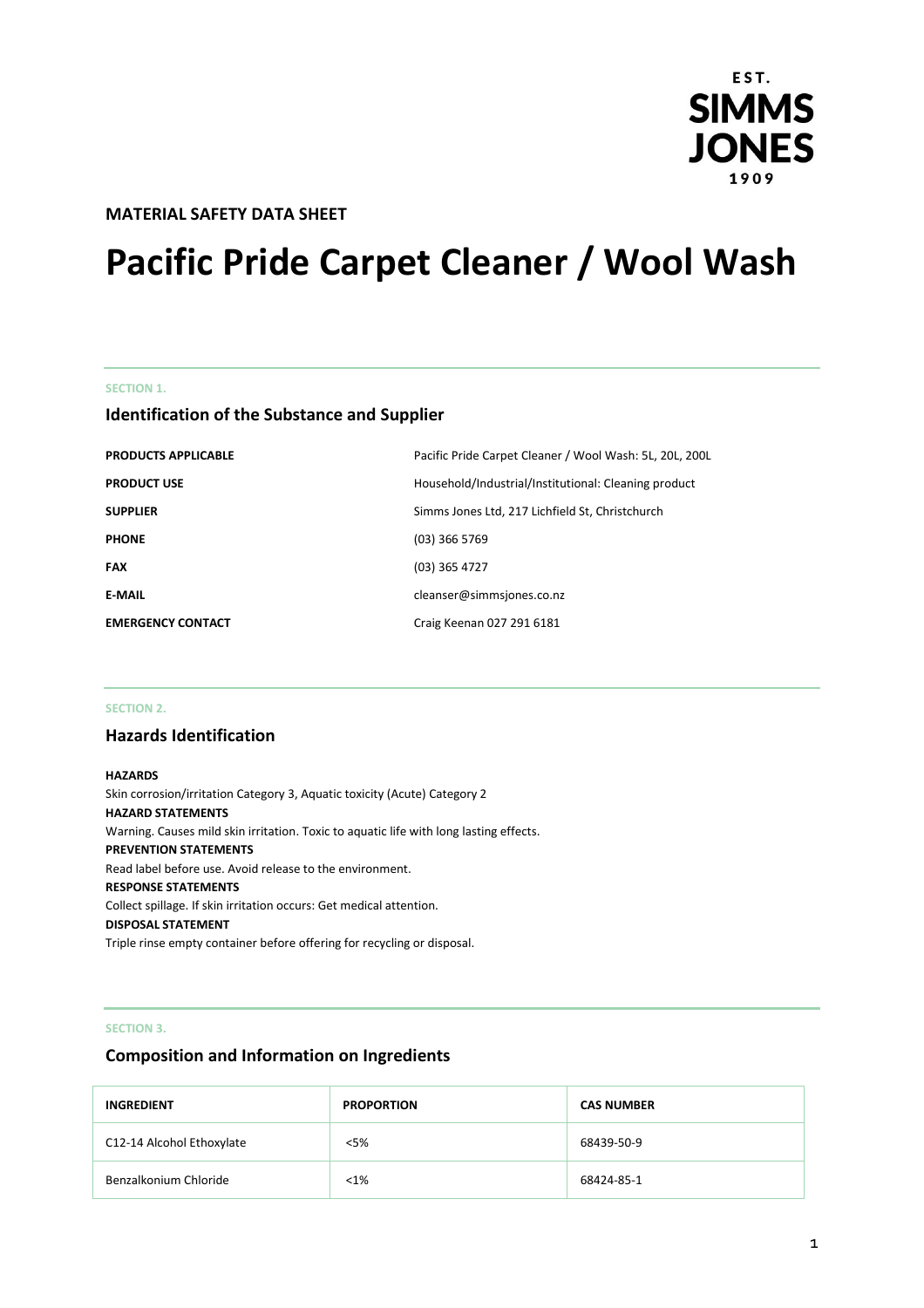## **SECTION 4.**

## **First Aid Measures**

**IF IN EYES:** Rinse cautiously with water for several minutes. Remove contact lenses, if present and easy to do. Continue rinsing. **IF ON SKIN:** If skin irritation occurs: Get medical attention.

## **SECTION 5.**

| <b>Fire-Fighting Measures</b>   |                                                                                                                                           |
|---------------------------------|-------------------------------------------------------------------------------------------------------------------------------------------|
| <b>EXTINGUISHING MEDIA</b>      | Foam, $CO2$ , dry chemical, or water fog                                                                                                  |
| <b>COMBUSTION PRODUCTS</b>      | Oxides of carbon and nitrogen, toxic organic vapours,<br>amines, and hydrogen chloride                                                    |
| <b>FIRE-FIGHTING PROCEDURES</b> | Firefighters to wear self-contained breathing apparatus and suitable<br>protective clothing if risk of exposure to decomposition products |

#### **SECTION 6.**

| <b>Accidental Release Measures</b> |                                                                                                                                     |
|------------------------------------|-------------------------------------------------------------------------------------------------------------------------------------|
| <b>EMERGENCY PROCEDURES</b>        | No special procedures required                                                                                                      |
| <b>ENVIRONMENTAL PRECAUTIONS</b>   | Avoid release to the environment                                                                                                    |
| <b>SPILL CONTROL</b>               | Collect leaking liquid in sealable containers, absorb liquid in inert<br>absorbent, and wash contaminated area with plenty of water |

## **SECTION 7.**

| <b>Handling and Storage</b> |                                  |
|-----------------------------|----------------------------------|
| <b>HANDLING PRECAUTIONS</b> | No special precautions required. |
| STORAGE                     | Store in a cool, dry place.      |

#### **SECTION 8.**

## **Exposure Controls/Personal Protection**

| EXPOSURE LIMITS               | 8 h TWA = 155 mg/m <sup>3</sup>                         |
|-------------------------------|---------------------------------------------------------|
| <b>ENGINEERING CONTROLS</b>   | Ensure ventilation is adequate. Keep containers closed. |
| <b>RESPIRATORY PROTECTION</b> | No respiratory protection required                      |
| <b>PROTECTIVE GLOVES</b>      | Nitrile rubber                                          |
| <b>EYE PROTECTION</b>         | Splash-proof goggles                                    |
|                               |                                                         |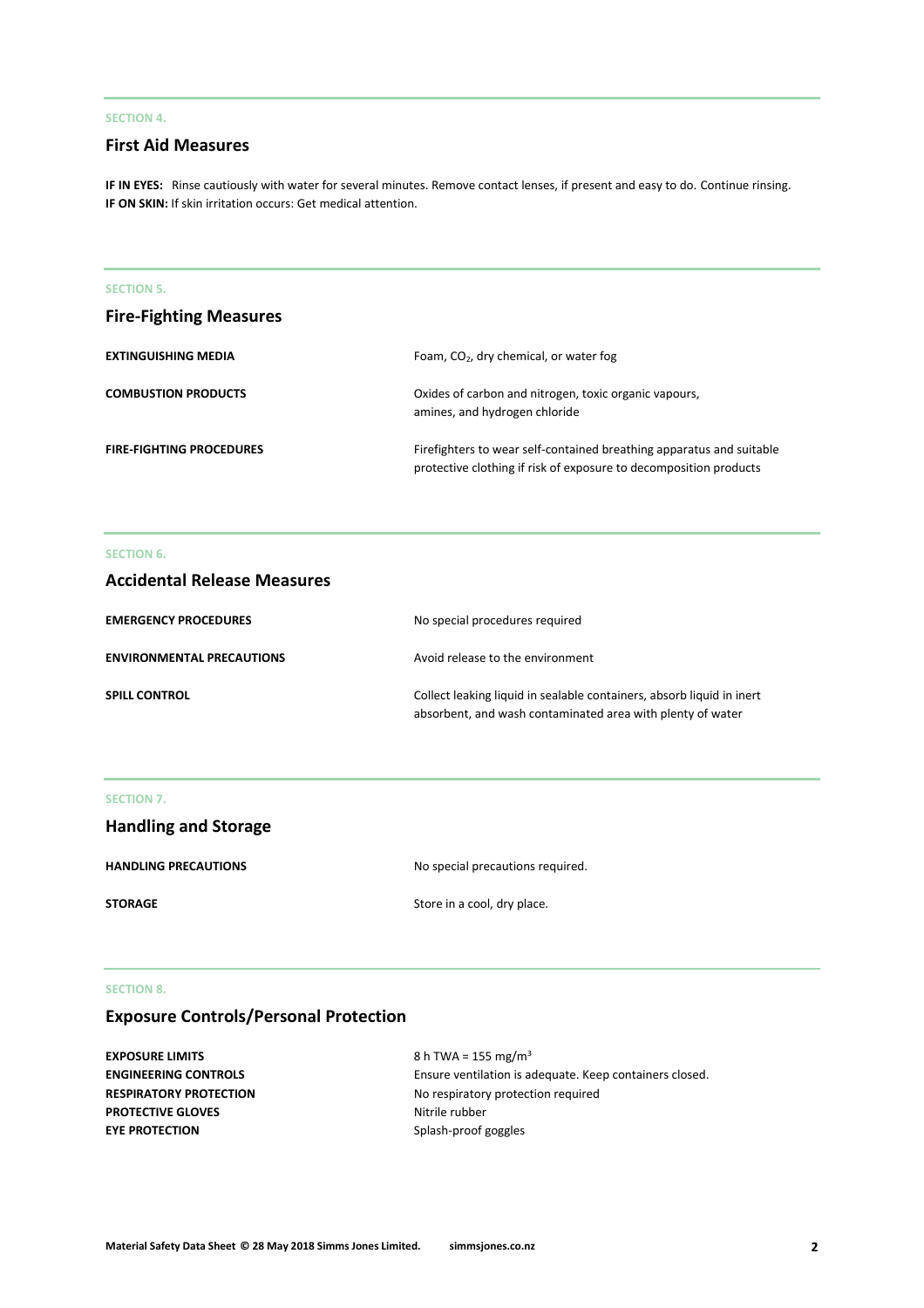#### **SECTION 9.**

## **Physical and Chemical Properties**

- APPEARANCE **Clear, slightly orange liquid ODOUR** Pleasant floral odour **ODOUR THRESHOLD** Not Available **pH** 6-7 **MELTING POINT/FREEZING POINT** <0ºC **INITIAL BOILING POINT** >100<sup>o</sup>C **FLASH POINT** Not Flammable **FLAMMABILITY** Not Flammable **FLAMMABILITY OR EXPLOSIVE LIMITS** Not Flammable **VAPOUR PRESSURE** Not Determined **VAPOUR DENSITY** Not Determined **RELATIVE DENSITY** 1.034 **SOLUBILITY** Completely miscible with water **PARTITION CO-EFFICIENT: n-OCTANOL/WATER** Not Determined **AUTO-IGNITION TEMPERATURE** Not Applicable **DECOMPOSITION TEMPERATURE** 150°C **KINEMATIC VISCOSITY**
- $8.6x10^{-7}m^2/s$

## **SECTION 10.**

#### **Stability and Reactivity**

**STORAGE CONDITIONS** No special conditions required **INCOMPATIBLE SUBSTANCES** Strong oxidising and reducing agents

**REACTIVITY Not reactive with other chemicals or cleaners Not reactive with other chemicals or cleaners HAZARDOUS DECOMPOSITION PRODUCTS** Toxic organic vapours, amines, oxides of carbon and nitrogen, and hydrogen chloride

#### **SECTION 11.**

## **Toxicological Information**

**ACUTE TOXICITY NO ACUTE TOXICITY NO ACUTE SKIN CORROSION/IRRITATION** Causes mild skin irritation **SERIOUS EYE DAMAGE/IRRITATION** No serious damage **RESPIRATORY OR SKIN SENSITISATION No sensitisation GERM CELL MUTAGENICITY** No data available **CARCINOGENICITY** Not carcinogenic **REPRODUCTIVE TOXICITY NO TERPRODUCTIVE TOXICITY NO TERM SPECIFIC TARGET ORGAN TOXICITY -SINGLE EXPOSURE** No specific organ toxicity **-REPEATED EXPOSURE** No specific organ toxicity **ASPIRATION HAZARD** No aspiration hazard

## **DODECYL (C12) ALCOHOL ETHOXYLATE TOXICITY**

STUDY: Human skin, 6mg, 3 days RESULT: Moderate irritation SOURCE: Toxicology Review. EPA TSCA Chemical Inventory, 1989.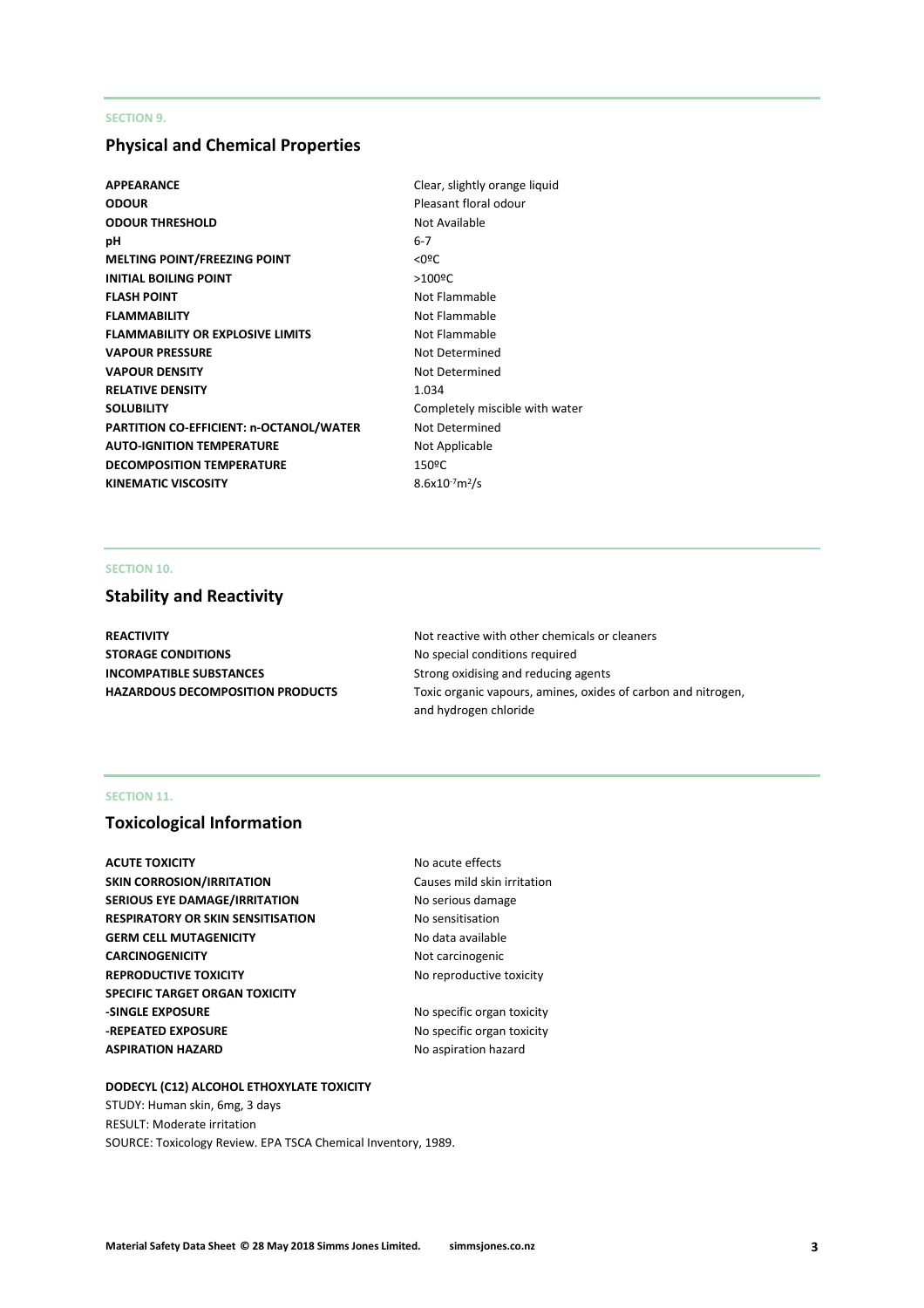#### **SECTION 12.**

## **Ecological Information**

**BIODEGRADABILITY** Rapidly Degradable **BIOACCUMULATIVE POTENTIAL** Not Bioaccumulative **MOBILITY IN SOIL** MOBILITY IN SOIL

#### **BENZALKONIUM CHLORIDE BIODEGRADABILITY**

STUDY: OECD Confirmatory Test VALUE: >90% STUDY: CO<sub>2</sub> evolution VALUE: 95.5% STUDY: OECD 301 B RESULT: Readily biodegradable

#### **ECOTOXICTY**

#### **BENZALKONIUM CHLORIDE**

STUDY: Rainbow trout (Oncorhyncus mykiss), 96 h, LC<sub>50</sub> VALUE: 0.93 mg/L STUDY: Fathead minnow (Pimephales promelas), 96 h, LC<sub>50</sub> VALUE: 0.28 mg/L STUDY: Water flea (Daphnia magna), 48 h, EC<sub>50</sub> VALUE: 0.016 mg/L STUDY: Green algae (Pseudokirchneriella subcapitata), 72 h, ErC<sub>50</sub> VALUE: 0.049 mg/L STUDY: Activated sludge, respiration inhibition, 3 h, EC<sub>50</sub> VALUE: 7.75 mg/L

#### **ALCOHOLS, C12-C14, ETHOXYLATED**

CLASSIFICATION: 9.1A REMARK: Classification based on company data supporting this classification R PHRASE: R50 Very toxic to aquatic organisms

#### **SECTION 13.**

#### **Disposal Considerations**

**DISPOSAL** DISPOSAL **Triple rinse empty container before offering for recycling or disposal** 

#### **SECTION 14.**

## **Transportation Information**

**UN NUMBER** Not hazardous for transport **DANGEROUS GOODS CLASS** Not hazardous for transport **UN PACKING GROUP** Not hazardous for transport

**SHIPPING NAME Extraction Cleaner / Wool Wash ENVIRONMENTAL HAZARDS** Toxic to aquatic life with long lasting effects **SPECIAL PRECAUTIONS** No special precautions required